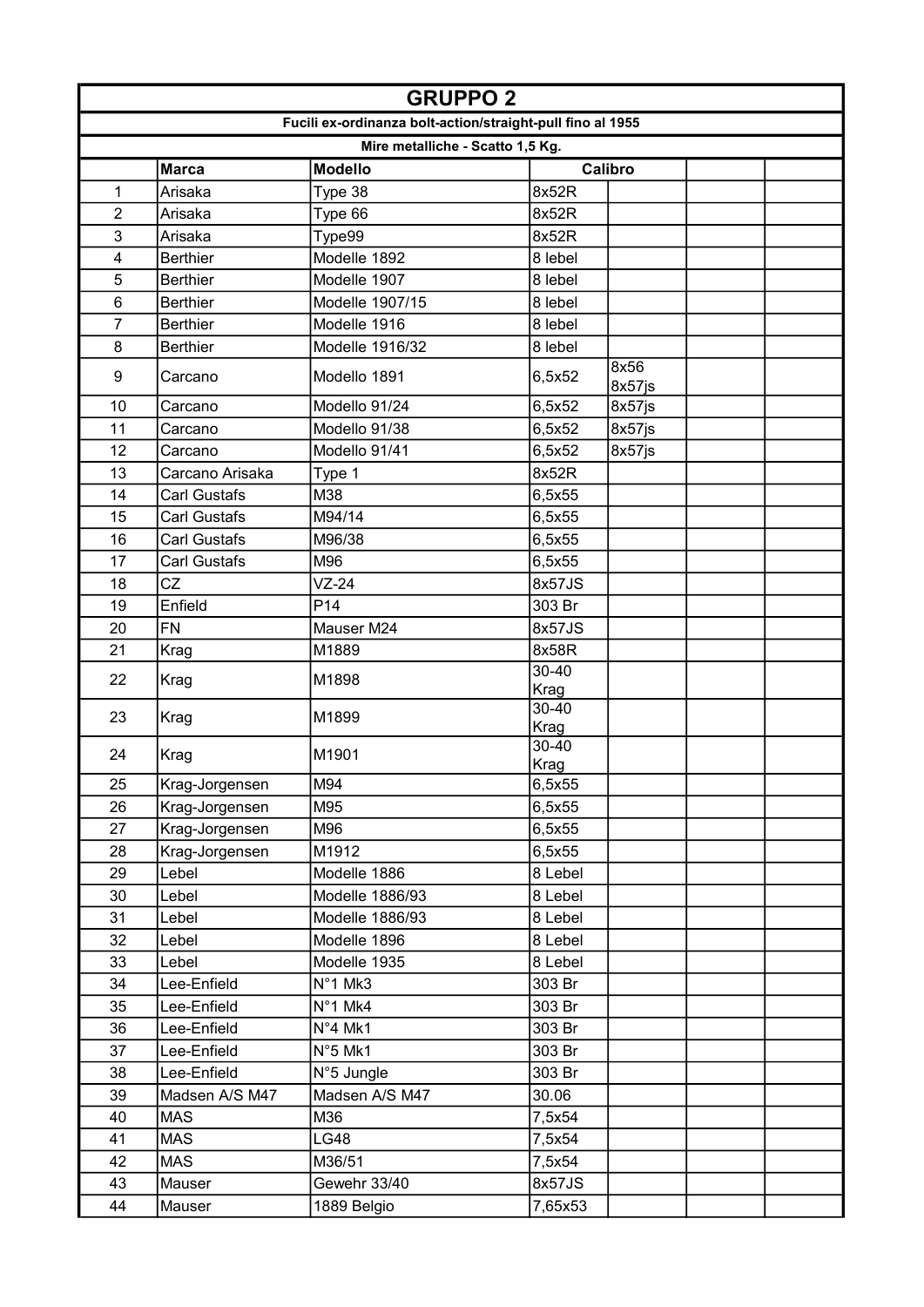| 45 | Mauser        | 1891 Argentina    | 7,65x53  |  |
|----|---------------|-------------------|----------|--|
| 46 | Mauser        | 1909 Argentina    | 7,65x53  |  |
| 47 | Mauser        | 1898/29 Persia    | 8x57JS   |  |
| 48 | Mauser        | 1937 Uruguay      | 7,65x53  |  |
| 49 | Mauser        | 1938 Turchia      | 8x57JS   |  |
| 50 | Mauser        | 1893              | 7x57     |  |
| 51 | Mauser        | 1916              | 7x57     |  |
| 52 | Mauser        | 1943              | 8x57     |  |
| 53 | Mauser        | Gewer 88          | 8x57JS   |  |
| 54 | Mauser        | Gewer 88/14       | 8x57JS   |  |
| 55 | Mauser        | K98               | 8x57JS   |  |
| 56 | Mauser        | Gewehr 98         | 8x57JS   |  |
| 57 | Mauser        | M1908             | 7x57     |  |
| 58 | Mauser        | M37 Portogallo    | 8x57JS   |  |
| 59 | Mauser        | M48 Yugoslavia    | 8x57JS   |  |
| 60 | Mauser        | M/98kF1 norvegese | 30.06    |  |
| 61 | Moisin-Nagant | 91                | 7,62x54R |  |
| 62 | Moisin-Nagant | 91/24             | 7,62x54R |  |
| 63 | Moisin-Nagant | 91/27             | 7,62x54R |  |
| 64 | Moisin-Nagant | 91/30             | 7,62x54R |  |
| 65 | Moisin-Nagant | M39               | 7,62x54R |  |
| 66 | Remington     | Pattern P17       | 30.06    |  |
| 67 | Schmidt-Rubin | M1889             | 7,5x55   |  |
| 68 | Schmidt-Rubin | M1911             | 7,5x55   |  |
| 69 | Schmidt-Rubin | K11               | 7,5x55   |  |
| 70 | Schmidt-Rubin | K31               | 7,5x55   |  |
| 71 | Schmidt-Rubin | M96/11            | 7,5x55   |  |
| 72 | Springfield   | M1903-A3          | 30.06    |  |
| 73 | Springfield   | M1903-A1          | 30.06    |  |
| 74 | Steyr         | 1898/40 Danuvia   | 8x57 JS  |  |
| 75 | Steyr         | M1912 Cile        | 7x57     |  |
| 76 | Steyr         | M95               | 8x56R    |  |
| 77 | Steyr         | M95               | 8x50R    |  |
| 78 | Winchester    | P <sub>17</sub>   | 30 06    |  |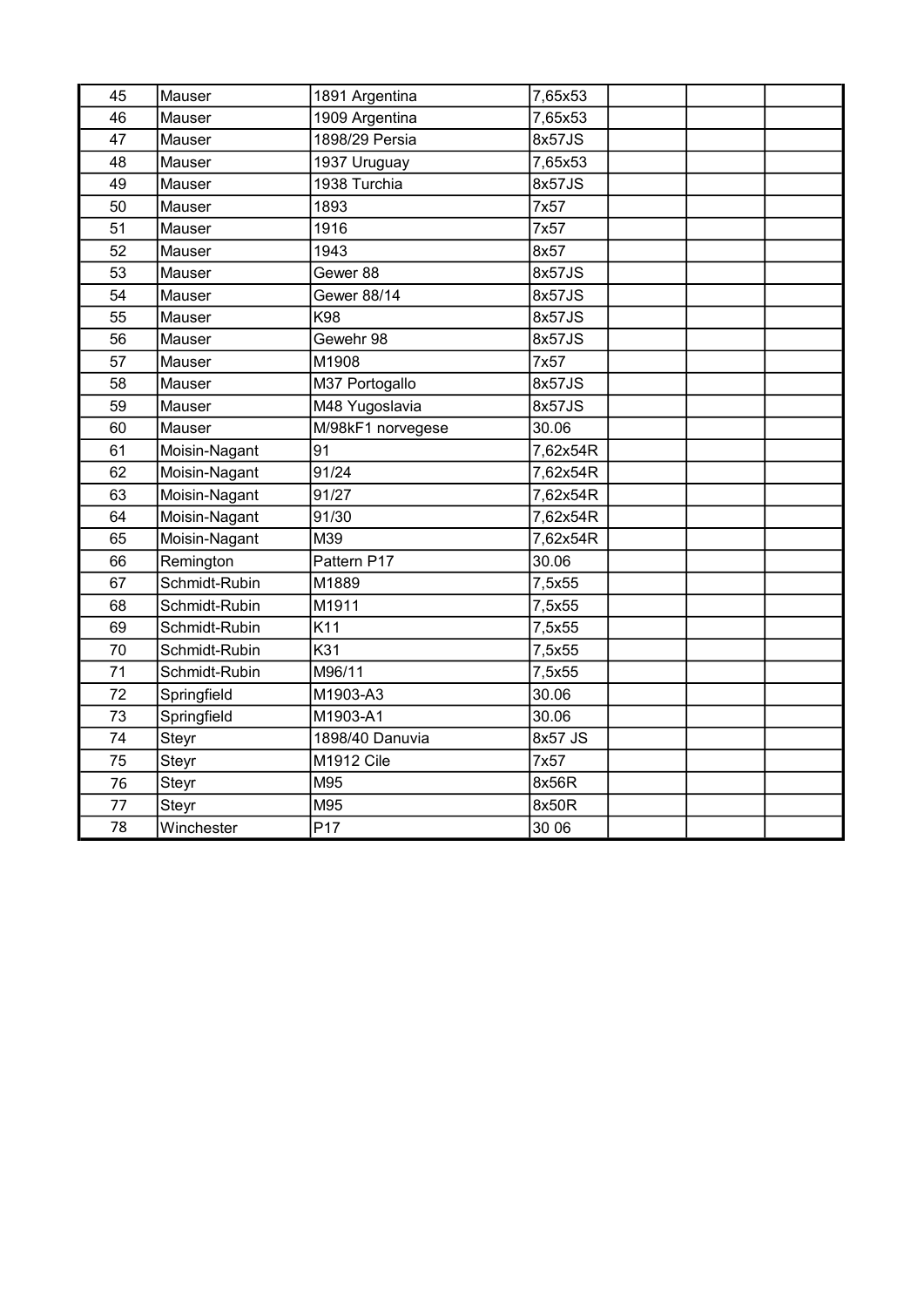| <b>GRUPPO 3</b>  |                                          |                                            |          |         |  |  |
|------------------|------------------------------------------|--------------------------------------------|----------|---------|--|--|
|                  |                                          | Fucili ex-ordinanza semi-auto fino al 1970 |          |         |  |  |
|                  |                                          | Mire metalliche - Scatto 1,5 Kg.           |          |         |  |  |
|                  | <b>Marca</b>                             | <b>Modello</b>                             |          | Calibro |  |  |
| 1                | Adler                                    | AK                                         | 7,62x39  |         |  |  |
| $\overline{2}$   | <b>Beretta</b>                           | <b>BM 59</b>                               | 308 Win  |         |  |  |
| 3                | <b>Beretta</b>                           | <b>BM-62</b>                               | 308 Win  |         |  |  |
| 4                | Colt                                     | M16                                        | 223 Rem  |         |  |  |
| 5                | Colt                                     | AR15-A1 (613)                              | 223 Rem  |         |  |  |
| 6                | Colt                                     | AR15-A1 (SP1)                              | 223 Rem  |         |  |  |
| $\overline{7}$   | CZ                                       | $VZ-52$                                    | 7,62x45  |         |  |  |
| 8                | CZ                                       | VZ-52/57                                   | 7,62x39  |         |  |  |
| $\boldsymbol{9}$ |                                          | <b>FG 42</b>                               | 8x57     |         |  |  |
| 10               | <b>FN</b>                                | Fal                                        | 308 Win  |         |  |  |
| 11               | <b>FN</b>                                | Fal-B (FALO)                               | 308 Win  |         |  |  |
| 12               | <b>FN</b>                                | Safn-49                                    | 30.06    |         |  |  |
| 13               | <b>FN</b>                                | (Fal) G1                                   | 308 Win  |         |  |  |
| 14               | Garand                                   | M <sub>1</sub>                             | 30.06    | 308 Win |  |  |
| 15               | Hakim                                    | AG-42                                      | 8x57JS   |         |  |  |
| 16               | Harrington &<br>Richardson               | M14                                        | 308 Win  |         |  |  |
| 17               | Heckler & Koch                           | G <sub>3</sub>                             | 308 Win  |         |  |  |
| 18               | Ljugmann                                 | AG-42                                      | 6,5x55   |         |  |  |
| 19               | Ljugmann                                 | $AG-42B$                                   | 6,5x55   |         |  |  |
| 20               | Mas                                      | 49                                         | 7,5x54   |         |  |  |
| 21               | Mas                                      | 49/56                                      | 7,5x54   |         |  |  |
| 22               | C. G. Haenel Waffen<br>und Fahrradfabrik | <b>MP 44</b>                               | 8x33     |         |  |  |
| 23               | Steyr-Daimler-Puch                       | <b>MP 44</b>                               | 8x33     |         |  |  |
| 24               | Norinco                                  | M14                                        | 308 Win  |         |  |  |
| 25               | <b>RFI</b>                               | (Fal) IA                                   | 308 Win  |         |  |  |
| 26               | Saint Etienne                            | Modelle 1917                               | 8 Lebel  |         |  |  |
| 27               | Saint Etienne                            | Mas 49                                     | 7,5x54   |         |  |  |
| 28               | Saint Etienne                            | mas49/56                                   | 7,5x54   |         |  |  |
| 29               | <b>SIG</b>                               | 510-4                                      | 7,5x55   | 308 Win |  |  |
| 30               | <b>SIG</b>                               | StGw-57                                    | 7,5x55   |         |  |  |
| 31               | <b>SIG</b>                               | AMT                                        | 308 Win  |         |  |  |
| 32               | <b>SLR</b>                               | (Fal) L1-A1                                | 308 Win  |         |  |  |
| 33               | <b>SLR</b>                               | (Fal) C1-A1                                | 308 Win  |         |  |  |
| 34               | Springfield                              | M14                                        | 308 Win  |         |  |  |
| 35               | Steyr                                    | (Fal) StG-58                               | 308 Win  |         |  |  |
| 36               | Tokarev                                  | <b>SVT 40</b>                              | 7,62x54R |         |  |  |
| 37               | Trw                                      | M14                                        | 308 Win  |         |  |  |
| 38               | Walter                                   | $G-43$                                     | 8x57JS   |         |  |  |
| 39               | Winchester                               | M14                                        | 308 Win  |         |  |  |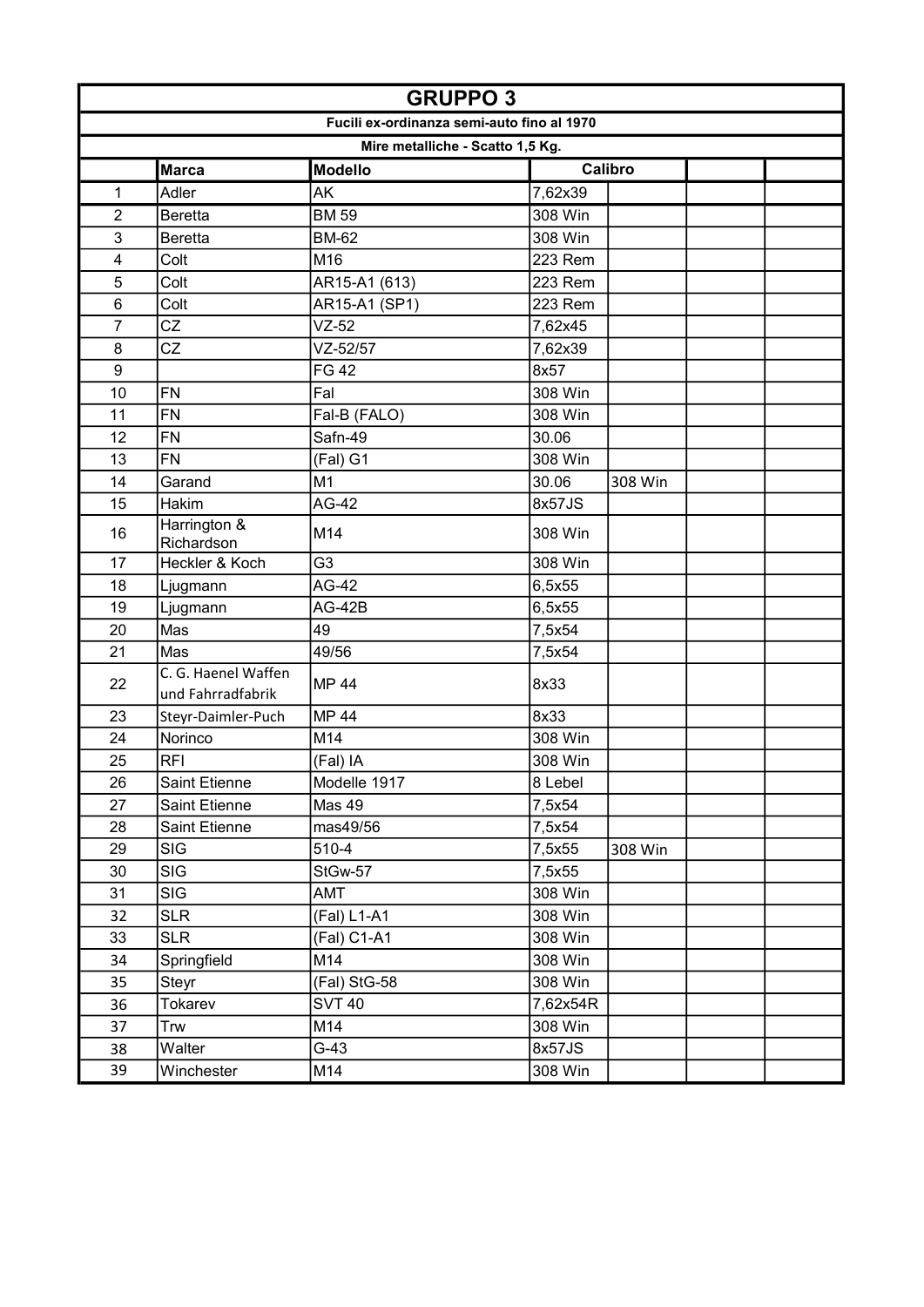|                         | <b>GRUPPO 4</b>      |                                            |                                   |         |                                     |               |
|-------------------------|----------------------|--------------------------------------------|-----------------------------------|---------|-------------------------------------|---------------|
|                         |                      | Fucili ex-ordinanza semi-auto fino al 1970 |                                   |         |                                     |               |
|                         |                      |                                            | Ottica originale - Scatto 1,5 Kg. |         |                                     |               |
|                         | <b>Marca</b>         | <b>Modello</b>                             |                                   | Calibro |                                     | <b>Ottica</b> |
| $\mathbf{1}$            | Beretta              | Roma                                       | 308 Win                           |         | 4x                                  |               |
| $\overline{2}$          | Colt                 | AR15-A1 (613)                              | 223 Rem                           |         | Colt 4x                             |               |
| 3                       | Colt                 | Colt AR15-A1 (SP1)                         | 223 Rem                           |         | Colt 4x                             |               |
| $\overline{\mathbf{4}}$ | FN                   | Fal                                        | 308 Win                           |         | OIB 3,5x / Karl<br>Kaps             |               |
| 5                       | FN                   | Fal-B (FALO)                               | 308 Win                           |         | Kahles ZFM 6x42                     |               |
| 6                       | FN                   | Fal G1                                     | 308 Win                           |         | Hensold ZF                          |               |
| $\overline{7}$          | FN                   | Safn-49 Sniper                             | 30.06                             |         | ABL-OIP                             |               |
| 8                       |                      | FG 42                                      | 8x57JS                            |         | ZF 41                               |               |
| 9                       | <b>FPK</b>           | PSL                                        | 7,62x54 R                         |         | I.O.R. LPS 4x TIP2                  |               |
| 10                      | Garand               | $M1-C$                                     | 30.06                             | 308 Win | M81/M82 2,5x                        |               |
| 11                      | Garand               | $M1-C$                                     | 30.06                             | 308 Win | M84 2,2x                            |               |
| 12                      | Garand               | $M1-D$                                     | 30.06                             | 308 Win | M81/M82 2,5x                        |               |
| 13                      | Garand               | M <sub>1</sub> -D                          | 30.06                             | 308 Win | M84 2,2x                            |               |
| 14                      | Heckler & Koch       | G3                                         | 308 Win                           |         | Hensoldt ZF 4x                      |               |
| 15                      | Heckler & Koch       | G3 SG/1                                    | 308 Win                           |         | Hensoldt ZF 1,5-<br>6x42            |               |
| 16                      | Norinco              | <b>NDM 86</b>                              | 7,62x54 R                         |         | $4 - 6 - 8 - 3/9$                   |               |
| 17                      | <b>Saint Etienne</b> | Mas 49                                     | 7,5x54                            |         | Mod 53 3,85x                        |               |
| 18                      | <b>Saint Etienne</b> | mas49/56                                   | 7,5x54                            |         | APX804 3,85x                        | APX806 3,85x  |
| 19                      | SIG                  | 510-4                                      | 7,5x55                            |         | Kern 4x                             |               |
| 20                      | SIG                  | StGw-57                                    | 7,5x55                            |         | Kern 4x                             |               |
| 21                      | SIG                  | <b>AMT</b>                                 | 308 Win                           |         | Kern 4x                             |               |
| 22                      | <b>SLR</b>           | (Fal) L1-A1                                | 308 Win                           |         | Trilux L2-A2                        |               |
| 23                      | <b>SLR</b>           | (Fal) C1-A1                                | 308 Win                           |         | Leitz                               |               |
| 24                      | Springfield          | M21                                        | 308 Win                           |         | Redfield/Leatherw<br>ood 3/9x40 ART |               |
| 25                      | Steyr                | (Fal) StG-58                               | 308 Win                           |         | Hensold ZF 4x /<br>Karl Kaps 4x     |               |
| 26                      | SVD                  | Dragunov                                   | 7,62x54 R                         |         | <b>PSO-1</b>                        |               |
| 27                      | Tokarev              | STV40                                      | 7,62x54 R                         |         | <b>PU 3,5x</b>                      |               |
| 28                      | Zastava              | M76                                        | 8x57JS                            |         | Zrack M76 4x                        |               |
| 29                      | Zastava              | M76                                        | 308 Win                           |         | Zrack M76 4x                        |               |
| 30                      | Walter               | $G-43$                                     | 8x57JS                            |         | ZF4                                 |               |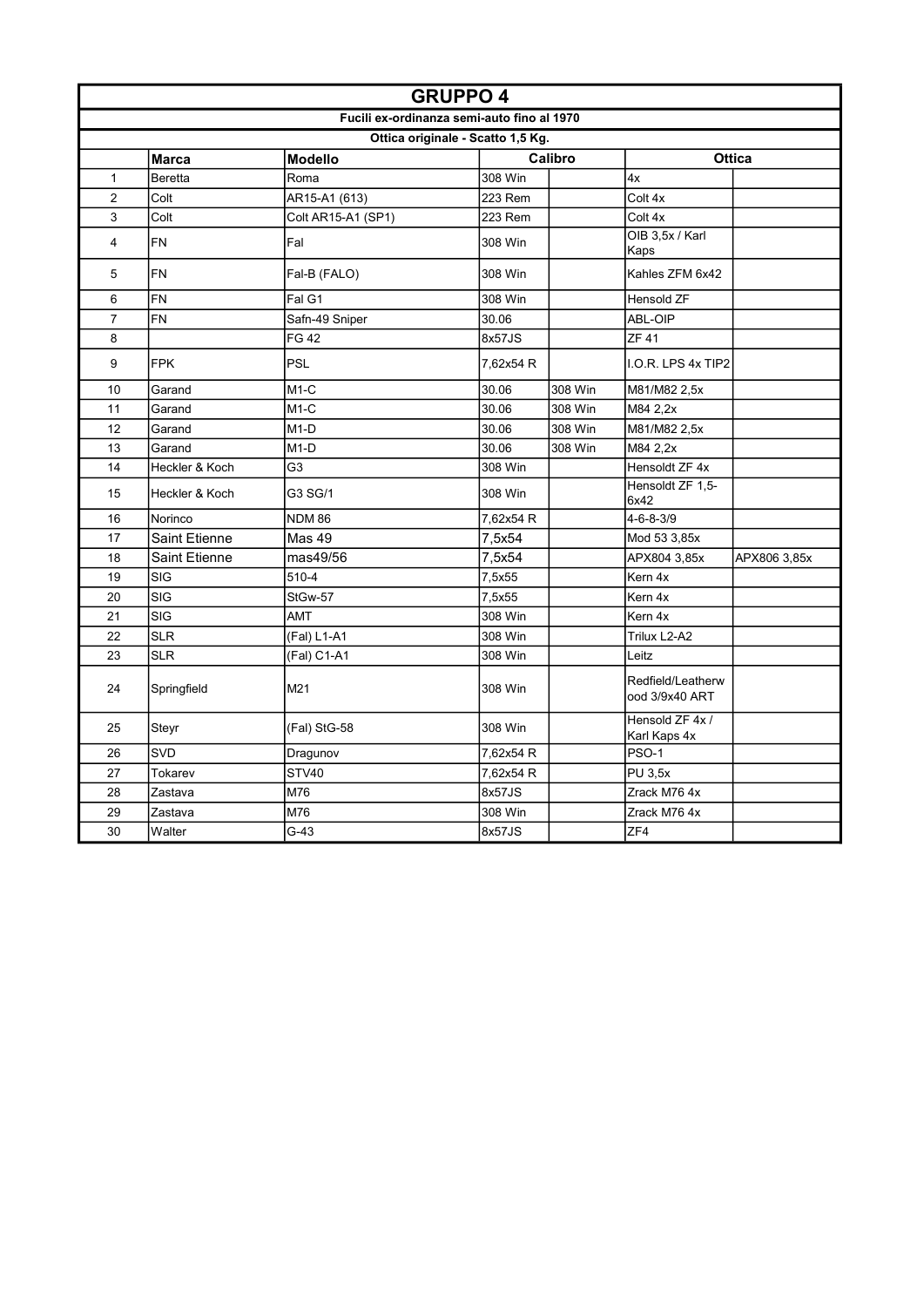|                | <b>GRUPPO 5</b>                      |                                                             |                |         |  |  |
|----------------|--------------------------------------|-------------------------------------------------------------|----------------|---------|--|--|
|                |                                      | Fucili semi-auto ordinanza o derivati da ordinanza dal 1971 |                |         |  |  |
|                |                                      | Mire metalliche - Scatto 1,5 Kg.                            |                |         |  |  |
|                | <b>Marca</b>                         | <b>Modello</b>                                              |                | Calibro |  |  |
| 1              | A.D.C.                               | Marksman                                                    | 223 Rem        |         |  |  |
| $\overline{2}$ | A.D.C.                               | Target                                                      | <b>223 Rem</b> |         |  |  |
| 3              | A.D.C.                               | Varmint                                                     | 223 Rem        |         |  |  |
| 4              | Armalite                             | AR10-04                                                     | 308 Win        |         |  |  |
| 5              | Armalite                             | AR10-A4 GT/GT1                                              | 308 Win        |         |  |  |
| $\,6$          | Armalite                             | AR10-A4 Swat                                                | 308 Win        |         |  |  |
| 7              | Armalite                             | AR10B-A2                                                    | 308 Win        |         |  |  |
| 8              | Armalite                             | <b>AR-10T</b>                                               | 308 Win        |         |  |  |
| $9\,$          | <b>Beretta</b>                       | AR-70                                                       | <b>222 Rem</b> |         |  |  |
| 10             | <b>Beretta</b>                       | AR-70/90                                                    | <b>223 Rem</b> |         |  |  |
| 11             | <b>Bushmaster</b>                    | XM15 E2S V-Match                                            | 223 Rem        |         |  |  |
| 12             | Colt                                 | AR15-A2 Sporter                                             | <b>223 Rem</b> |         |  |  |
| 13             | Colt                                 | AR15-A3 Accurized Rifle                                     | <b>223 Rem</b> |         |  |  |
| 14             | Colt                                 | AR15-A3 Elite                                               | 223 Rem        |         |  |  |
| 15             | Colt                                 | AR15-A3 H-Bar                                               | 223 Rem        |         |  |  |
| 16             | Colt                                 | AR15-A3 Match Target                                        | <b>223 Rem</b> |         |  |  |
| 17             | Colt                                 | AR15-A3 Match Target                                        | 223 Rem        |         |  |  |
| 18             | <b>DPMS</b>                          | <b>Competition H-BAR</b><br>Panther LRR                     | 308 Win        |         |  |  |
| 19             | <b>DPMS</b>                          | <b>Panther Super Tactical LRR</b>                           | 308 Win        |         |  |  |
| 20             | <b>DPMS</b>                          | Panther Bull Twenty                                         | <b>223 Rem</b> |         |  |  |
| 21             | <b>DPMS</b>                          | <b>Panther Bull Sweet Sixteen</b>                           | <b>223 Rem</b> |         |  |  |
| 22             | <b>DPMS</b>                          | <b>Panther Classic</b>                                      | 223 Rem        |         |  |  |
| 23             | <b>DPMS</b>                          | <b>Panther Classic Sixteen</b>                              | <b>223 Rem</b> |         |  |  |
| 24             | DR 15 CUSTOM                         | MK 210                                                      | 308 Win        |         |  |  |
| 25             | <b>GAC</b>                           | <b>GAC 15 TARGET</b>                                        | 223 Rem        |         |  |  |
| 26             | Heckler & Koch                       | MR 223                                                      | 223 Rem        |         |  |  |
| 27             | Heckler & Koch                       | MR 308                                                      | 308 Win        |         |  |  |
| 28             | Heckler & Koch                       | G 28                                                        | 308 Win        |         |  |  |
| 29             | Heckler & Koch                       | $SL-6$                                                      | 223 Rem        |         |  |  |
| 30             | Heckler & Koch                       | $SL-7$                                                      | 308 Win        |         |  |  |
| 31             | Heckler & Koch                       | SL-8                                                        | 223 Rem        |         |  |  |
| 32             | Heckler & Koch                       | <b>HK 243</b>                                               | 223 Rem        |         |  |  |
| 33             | Hera Arms                            | 15th Accurate                                               | 223 Rem        |         |  |  |
| 34             | IMI                                  | Galil SR                                                    | 308 Win        | 223 Rem |  |  |
| 35             | <b>KMC</b>                           | Stoner SR-25 Match                                          | 308 Win        |         |  |  |
| 36             | <b>KMC</b>                           | Stoner SR-25 Sporter                                        | 223 Rem        |         |  |  |
| 37             | Norinco                              | <b>CQA</b>                                                  | 223 Rem        |         |  |  |
| 38             | <b>Oberland Arms</b>                 | OA10 Bignami Sporter                                        | 308 Win        |         |  |  |
| 39             | <b>Oberland Arms</b>                 | OA15 Bignami Sporter                                        | 223 Rem        |         |  |  |
| 40             | <b>Oberland Arms</b>                 | OA10 Bignami Target                                         | 308 Win        |         |  |  |
| 41             | <b>Oberland Arms</b>                 | OA15 Bignami Target                                         | 223 Rem        |         |  |  |
| 42             | <b>Olympic Arms</b>                  | K4B                                                         | 223 Rem        |         |  |  |
| 43             | <b>Olympic Arms</b>                  | OM <sub>1</sub>                                             | 223 Rem        |         |  |  |
| 44             | Olympic Arms                         | <b>OM15</b>                                                 | 223 Rem        |         |  |  |
| 45             | <b>PWS Primary</b><br>Weapons System | <b>AR15 Tactical 73 Match</b>                               | 223 Rem        |         |  |  |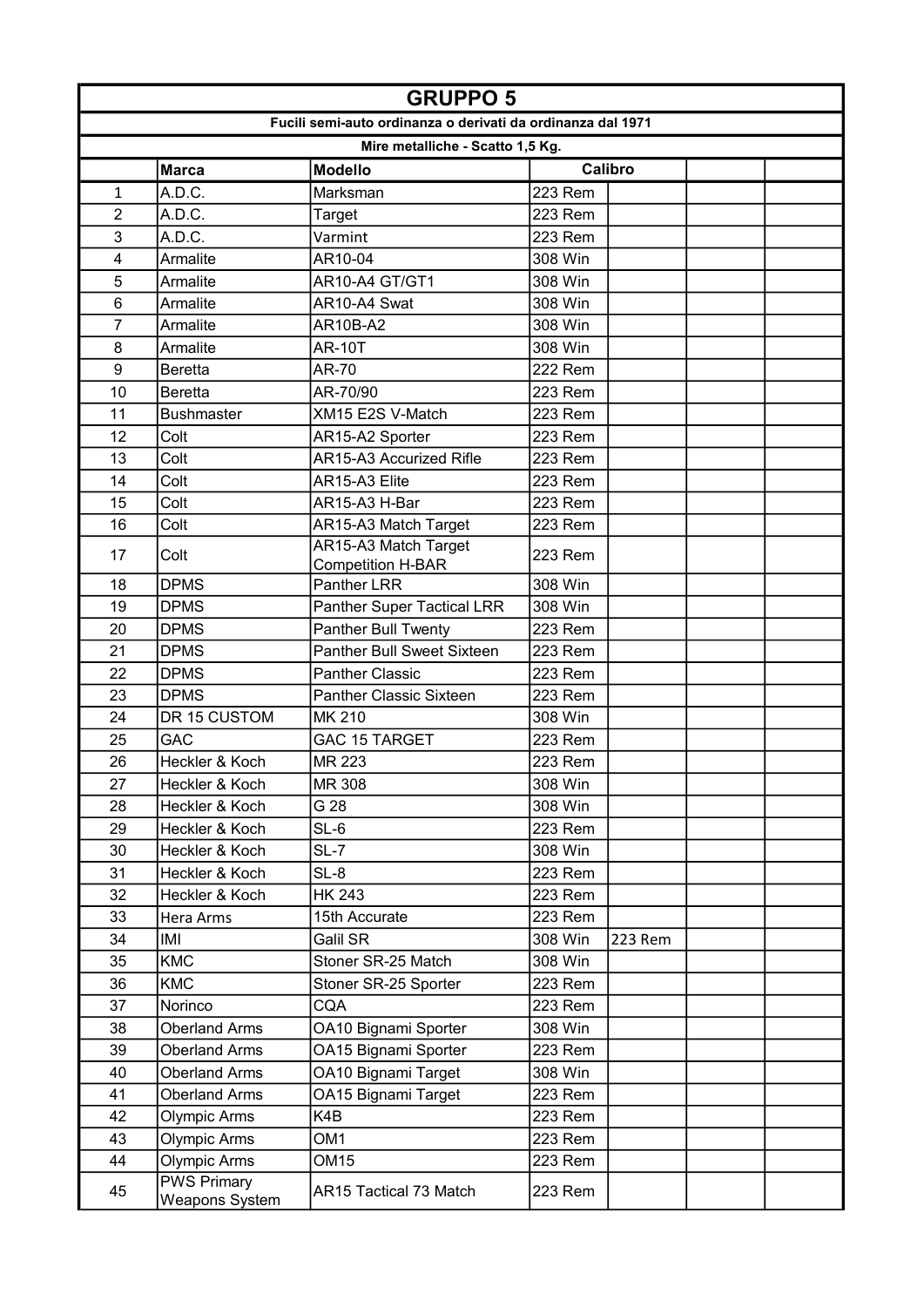| 46 | Ruger                 | Mini 14                    | 223 Rem |         |  |
|----|-----------------------|----------------------------|---------|---------|--|
| 47 | Sabatti               | <b>S.A.R.</b>              | 223 Rem |         |  |
| 48 | Sabre-Defence         | Xr - 15                    | 223 Rem |         |  |
| 49 | <b>San Swiss Arms</b> | Sport Europe               | 223 Rem |         |  |
| 50 | Schmeisser            | <b>SR15 Ultramatch</b>     | 223Rem  |         |  |
| 51 | Schmeisser            | <b>AR15 Ultramatch STS</b> | 223 Rem |         |  |
| 52 | SIG-Manurhin          | <b>FSA</b>                 | 223 Rem |         |  |
| 53 | Springfield           | M25 (XM25)                 | 308 Win |         |  |
| 54 | Springfield Armory    | <b>M1A1</b>                | 308 Win |         |  |
| 55 | Springfield Armory    | M1A1 National Match        | 308 Win |         |  |
| 56 | Springfield Armory    | M1A1 Super Match           | 308 Win |         |  |
| 57 | Steyr                 | <b>AUG</b>                 | 223 Rem | 223 Rem |  |
| 58 | Valmet                | Petra M88                  | 308 Win |         |  |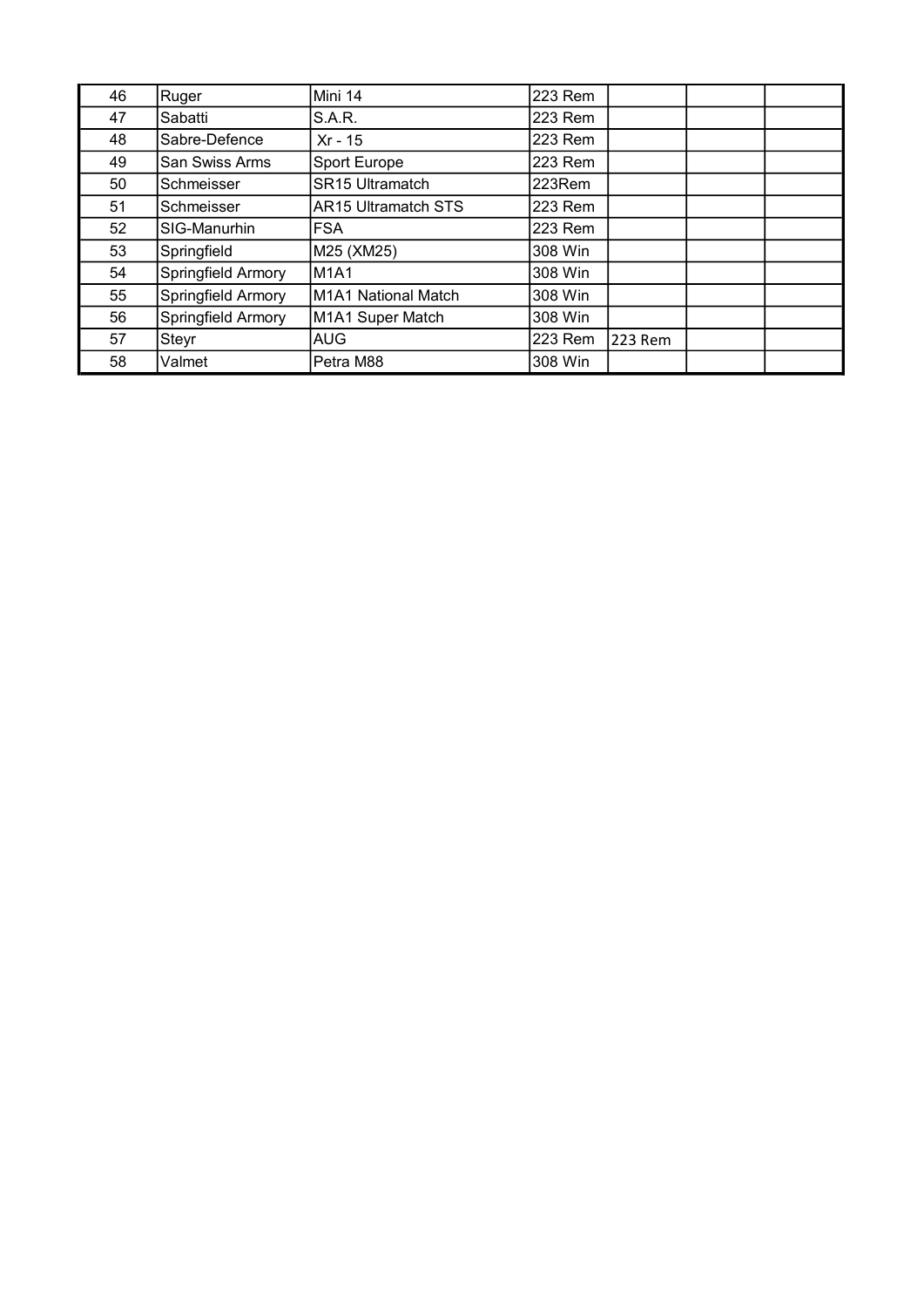|                |                      |                | <b>GRUPPO6</b>                                             |                |                              |                  |
|----------------|----------------------|----------------|------------------------------------------------------------|----------------|------------------------------|------------------|
|                |                      |                | Fucili ex-ordinanza bolt-action/straight-pull fino al 1955 |                |                              |                  |
|                |                      |                | Ottica Originale - Scatto 1,5 Kg.                          |                |                              |                  |
|                | <b>Marca</b>         | <b>Modello</b> |                                                            | <b>Calibro</b> | <b>Ottica</b>                |                  |
| $\mathbf{1}$   | <b>Carl Gustafs</b>  | M41            | 6,5x55                                                     |                | Aga 42                       |                  |
| $\overline{2}$ | <b>Carl Gustafs</b>  | $M41-B$        | 6,5x55                                                     |                | Ajack 4x                     |                  |
| 3              | CZ                   | $VZ-24$        | 8x57JS                                                     |                | IOR 4,5x28                   |                  |
| 4              | CZ                   | $VZ-54$        | 7,62x54R                                                   |                | 2.5x 6P                      |                  |
| 5              | Lee Enfield          | $N°4$ Mk1(T)   | 303 Br                                                     |                | No.32 3x (Mk3)               |                  |
| $6\phantom{1}$ | Mauser               | <b>SVEDESE</b> | 6,5x55                                                     |                | Ajack                        |                  |
|                | Mauser               | F1             | 30.06                                                      |                | Zeiss 4x o 6x                | Hensdolt 4x o 6x |
| $\overline{7}$ | Moisin-Nagant        | 91/30          | 7,62x54R                                                   |                | <b>PU 3,5x</b>               |                  |
| 8              | Moisin-Nagant        | 91/30          | 7,62x54R                                                   |                | $PV$ 4x                      |                  |
| 9              | Moisin-Nagant        | 91/30          | 7,62x54R                                                   |                | <b>PEM</b>                   |                  |
| 10             | Moisin-Nagant        | M39            | 7,62x54R                                                   |                | <b>PU 3,5x</b>               |                  |
| 11             | Moisin-Nagant        | M39 sov        | 7,62x54R                                                   |                | PEM o PE                     |                  |
|                | Saint Etienne        | MAS 36-51      | 7,5x54                                                     |                |                              |                  |
| 12             | Sako                 | M39            | 7,62x54R                                                   |                | <b>PU 3,5x</b>               |                  |
| 13             | <b>Schmidt Rubin</b> | K31/55         | 7,5x55                                                     |                | Kern 3,5x                    |                  |
| 14             | Springfield          | M1903-A4       | 30.06                                                      |                | M73-B1 2,5x<br>(Weaver 330C) |                  |
| 15             | Springfield          | M1903-A4       | 30.06                                                      |                | M81/M82 2,5x -<br>M84 2,2x   |                  |
| 16             | Springfield          | M1903-A4       | 30.06                                                      |                | Unertl 8x                    |                  |
| 17             | Steyr                | M95            | 8x50R                                                      | 8x56R          | Gherard                      |                  |
| 18             | VKT - SA             | M39            | 7.62X54R                                                   |                |                              |                  |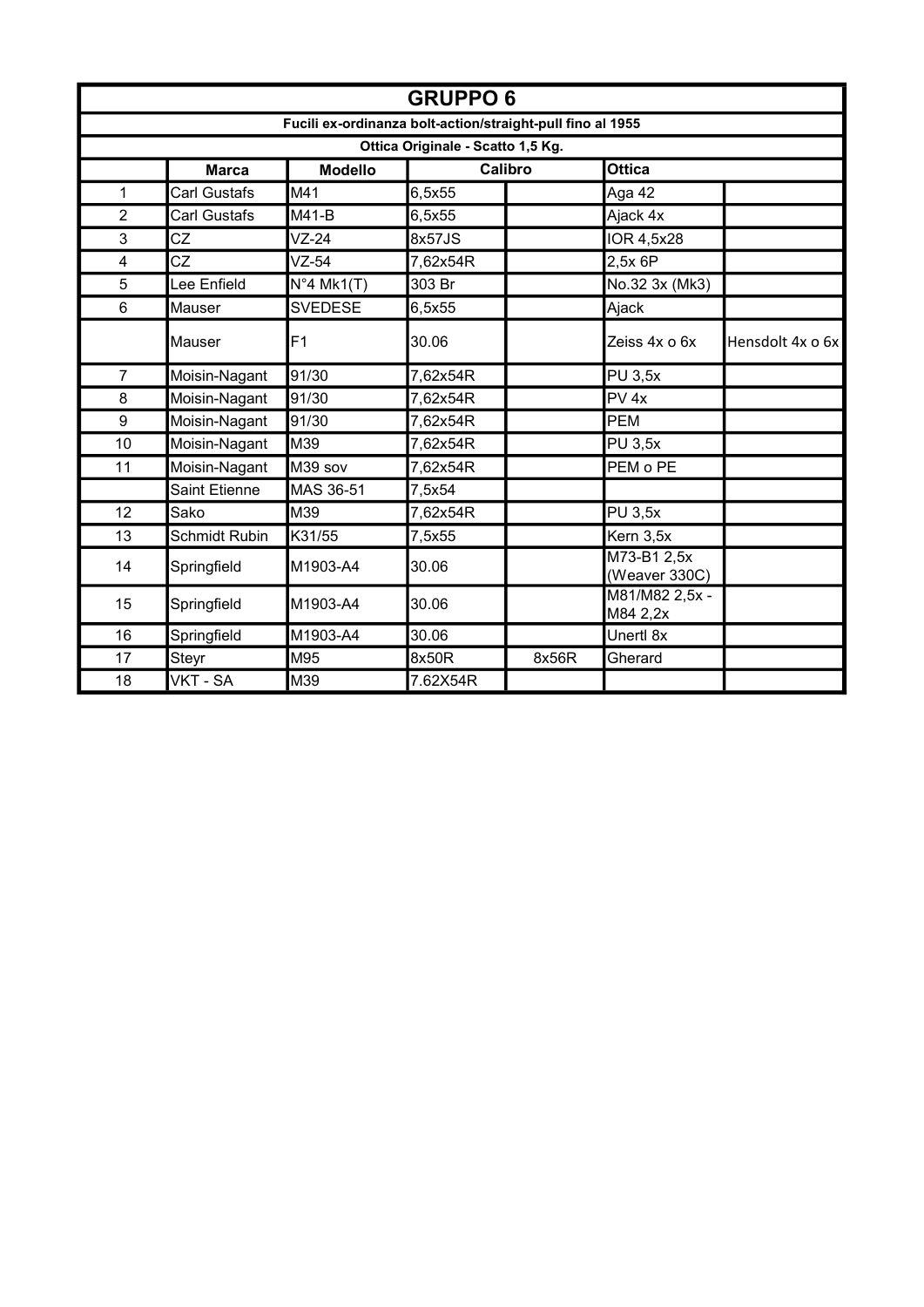|                  | <b>GRUPPO 7</b>             |                                                      |                       |                   |                   |         |
|------------------|-----------------------------|------------------------------------------------------|-----------------------|-------------------|-------------------|---------|
|                  |                             | Fucili ordinanza bolt-action/straight-pull           |                       |                   |                   |         |
|                  |                             | Ottica commerciale 10 ingrandimenti - Scatto 1,5 Kg. |                       |                   |                   |         |
|                  |                             |                                                      |                       |                   | butt plate        |         |
|                  | <b>Marca</b>                | <b>Modello</b>                                       |                       | Calibro           | stock<br>adjuster | monopod |
| 1                | Accuracy<br>International   | AW                                                   | 308 Win               |                   |                   |         |
| $\overline{2}$   | Accuracy<br>International   | <b>AWP</b>                                           | 308 Win               |                   |                   |         |
| 3                | Accuracy<br>International   | AT308                                                | 308 Win               |                   |                   |         |
| 4                | Accuracy<br>International   | AX308                                                | 308 Win               |                   | X                 |         |
| 5                | Accuracy<br>International   | <b>AXMC</b>                                          | 308 Win               | 300 WM            | X                 |         |
| 6                | <b>AMP</b>                  | Dsr-1                                                | 308 Win               |                   |                   | X       |
| 7                | <b>BCM Europeaarms</b>      | LSR (canna 500 mm)                                   | 308 Win               |                   |                   |         |
| 8                | <b>BCM Europeaarms</b>      | LSR (canna 660 mm)                                   | 6,5 CM                |                   |                   |         |
| $\overline{7}$   | <b>Blaser</b>               | <b>R-93 LRS2</b>                                     | 223 Rem/<br>308 Win   | 6,5x55/<br>7,5x55 | X                 |         |
| 8                | <b>Blaser</b>               | R-93 Tactical                                        | $223$ Rem/<br>308 Win | 6,5x55/<br>7,5x55 | X                 |         |
| $\boldsymbol{9}$ | Brugger & Thomet            | <b>APR</b>                                           | 308 Win               |                   |                   | X       |
| 10               | CZ                          | 537 Sniper                                           | 308 Win               |                   |                   |         |
| 11               | CZ                          | 750 S1-M1                                            | 308 Win               |                   | X                 |         |
| 12               | <b>Desert Tactical Arms</b> | <b>SRS</b>                                           | 308 Win               | 300 WM            |                   |         |
| 13               | Enfield                     | L42A1                                                | 308 Win               |                   |                   |         |
| 14               | Erma                        | <b>SR-100</b>                                        | 308 Win /<br>300 WM   |                   | X                 | X       |
| 15               | <b>H-S Precision</b>        | <b>HTR</b>                                           | 223 Rem               | 308 Win           |                   |         |
| 16               | Mauser                      | SP-66                                                | 308 Win               |                   | X                 |         |
| 17               | Mauser                      | <b>SR-86</b>                                         | 308 Win               |                   | Χ                 |         |
| 18               | Mauser                      | SR-93                                                | 300 WM                |                   | X                 | X       |
| 19               | Mauser                      | <b>SR-94</b>                                         | 308 Win /<br>300 WM   |                   |                   | X       |
| 20               | Parker-Hale                 | C <sub>3</sub>                                       | 308 Win               |                   |                   |         |
| 21               | Parker-Hale                 | L46                                                  | 308 Win               |                   |                   |         |
| 22               | Parker-Hale                 | M82                                                  | 308 Win               |                   |                   |         |
| 23               | Parker-Hale                 | M85                                                  | 308 Win               |                   |                   |         |
| 24               | Peters Stahl                | <b>SWS 2000 SSW</b>                                  | 308 Win               | 300 WM            |                   |         |
| 25               | <b>PGM</b>                  | Ultima Ratio                                         | 7.08 Rem              | 308 Win           | X                 | X.      |
| 26               | Remington                   | 40-XB Tactical                                       | 308 Win               |                   |                   |         |
| 27               | Remington                   | 40-XS Tactical                                       | 308 Win               |                   |                   |         |
| 28               | Remington                   | 700 PCR                                              | 308 Win               |                   | X                 |         |
| 29               | Remington                   | 700 PCRE                                             | 308 Win               |                   |                   |         |
|                  |                             |                                                      | $223$ Rem             |                   |                   |         |
| 30               | Remington                   | 700 Police                                           | 308 Win               | 300 WM            |                   |         |
| 31               | Remington                   | 700 Police LTR                                       | 223 Rem               | 308 Win           |                   |         |
| 32               | Remington                   | 700 Police SSP                                       | 223 Rem               | 308 Win           |                   |         |
| 33               | Remington                   | 700 SPS Varmint HB                                   | 223 Rem               | 308 Win           |                   |         |
| 34               | Remington                   | M24 SWS                                              | 308 Win               | 300 WM            |                   |         |
| 35               | Remington                   | M40-A1                                               | 308 Win               |                   |                   |         |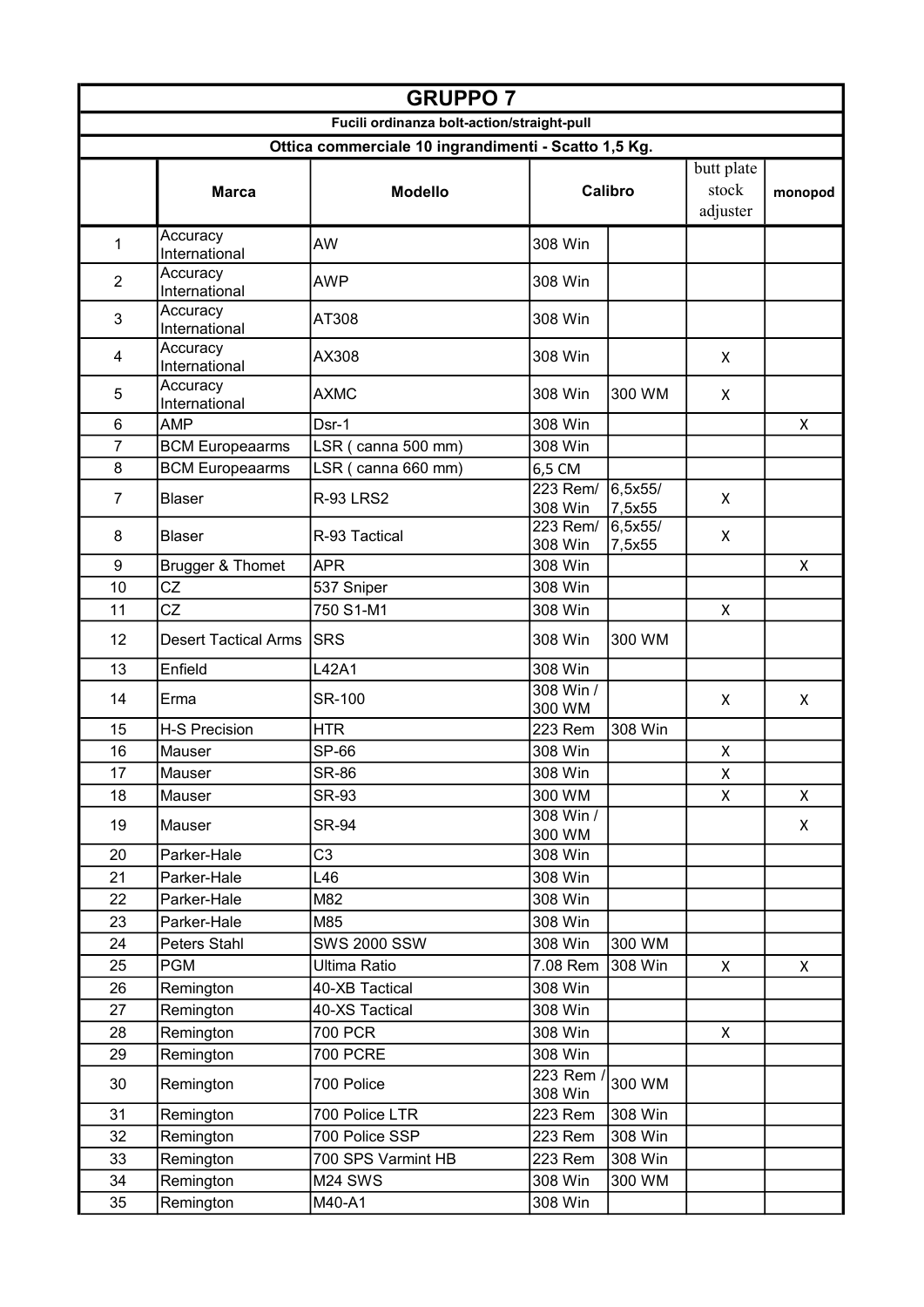| 36 | Remington                | M40-A3                    | 308 Win             |                   |              |   |
|----|--------------------------|---------------------------|---------------------|-------------------|--------------|---|
| 37 | Remington                | 700 XCR Tactical HB       | 308 Win             |                   |              |   |
| 38 | Remington                | MIL-SPEC                  | 308 W               |                   |              |   |
| 39 | Robar                    | <b>SR-60</b>              | 308 Win             |                   |              |   |
| 40 | Robar                    | <b>SR-90</b>              | 308 Win             |                   | X            |   |
| 41 | Ruger                    | M77                       | 308 Win             |                   |              |   |
| 42 | Sabatti                  | Tactical SYN - 66cm       | 308Win              |                   |              |   |
| 43 | <b>Saint Etienne</b>     | Mas FR1                   | 7,5x54              |                   |              |   |
| 44 | <b>Saint Etienne</b>     | Mas FR2                   | 308 Win             |                   |              |   |
| 45 | Sako                     | <b>TRG-21</b>             | 308 Win             |                   | X            |   |
| 46 | Sako                     | <b>TRG-22</b>             | 308 Win             |                   | X            |   |
| 47 | Sako                     | <b>TRG-22A1</b>           | 308 Win             |                   | $\mathsf{X}$ |   |
| 47 | Sako                     | <b>TRG-41</b>             | 300 WM              |                   | X            |   |
| 48 | Sako                     | <b>TRG-42</b>             | 300 WM              |                   | X            |   |
| 49 | Sako                     | M 10                      | 308 Win             |                   | X            |   |
| 50 | Sauer                    | S-205 Phantom             | $223$ Rem/          | 6,5x55/           |              |   |
|    |                          |                           | 308 Win             | 7,5x55            |              |   |
| 51 | Savage                   | 10 H-S Precision          | 308 Win             |                   |              |   |
| 52 | Savage                   | 10-Predator               | 308 Win             |                   |              | X |
| 53 | Savage                   | 12-Tactical               | 308 Win             |                   |              | X |
| 54 | SIG-Sauer                | SSG 2000                  | 223 Rem/<br>308 Win | 6,5x55/<br>7,5x55 | X            |   |
| 55 | SIG-Sauer                | SSG 3000                  | 223 Rem/<br>308 Win | 6,5x55/<br>7,5x55 |              |   |
| 56 | Smith&Wesson             | 1500                      | 30.06               |                   |              |   |
| 57 | Steyr-Mannlicher         | SBS-CISM                  | 308 Win             | 7,5x55            |              |   |
| 58 | Steyr-Mannlicher         | <b>SBS-Tactical Elite</b> | 308 Win             | 223 Rem           | X            |   |
| 59 | Steyr-Mannlicher         | <b>SBS-Tactical HB</b>    | 308 Win /<br>300 WM |                   | X            |   |
| 60 | Steyr-Mannlicher         | <b>SSG-04</b>             | 308 Win             |                   | X            |   |
| 61 | Steyr-Mannlicher         | SSG-Police (PII)          | 308 Win             |                   |              |   |
| 62 | Steyr-Mannlicher         | <b>SSG-Police K</b>       | 308 Win             |                   |              |   |
| 63 | Steyr-Mannlicher         | <b>SSG-08</b>             | 308 Win             |                   | X            |   |
| 64 | Steyr-Mannlicher         | <b>SSG-69</b>             | 308 Win             |                   |              |   |
| 65 | Surgeon Rifle            | Scalpel                   | 308 Win             |                   |              |   |
| 66 | <b>Tactical Rifle</b>    | M40 Tactical              | 308 Win             |                   |              |   |
| 67 | Tikka                    | M55                       | 223 Rem             |                   |              |   |
| 68 | Tikka                    | Master Sporter M595       | 308 Win             | 6,5x55            |              |   |
| 69 | Tikka                    | T3-Tactical               | 308 Win             | 6,5x55            |              |   |
| 70 | Tikka                    | T3x TACT A1               | 308 Win             |                   | X            |   |
| 71 | Unique Alpine            | TPG-1                     | 308 Win             |                   | X            | X |
| 72 | Valmet                   | M86                       | 308 Win             |                   |              |   |
| 73 | <b>Victrix Armaments</b> | Pugio                     | 308 Win             |                   | X            |   |
| 74 | <b>Victrix Armaments</b> | Gladius                   | 308 Win             |                   | X            |   |
| 75 | Winchester               | M70                       | 308 Win             |                   |              |   |
| 76 | Winchester               | M70 SPR                   | 308 Win             |                   |              |   |
| 77 | Winchester               | M70 SPR Tactical          | 308 Win             |                   |              |   |
| 78 | Winchester               | M70 Stealth               | 308 Win             |                   |              |   |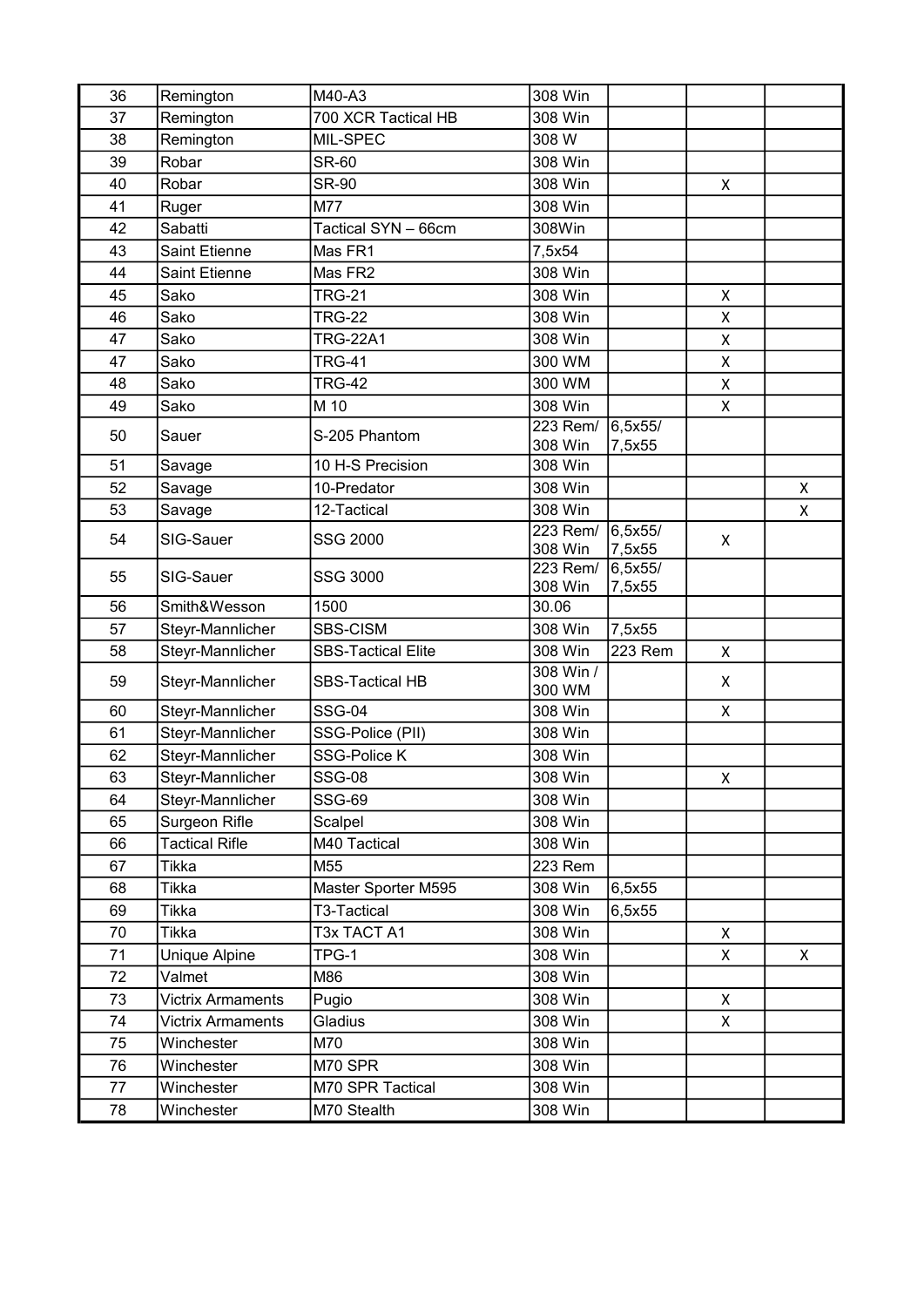|                | <b>GRUPPO 8</b>             |                                            |                      |                    |                                 |              |
|----------------|-----------------------------|--------------------------------------------|----------------------|--------------------|---------------------------------|--------------|
|                |                             | Fucili ordinanza bolt-action/straight-pull |                      |                    |                                 |              |
|                |                             | Ottica commerciale e scatto libero         |                      |                    |                                 |              |
|                | <b>Marca</b>                | <b>Modello</b>                             |                      | Calibro            | butt plate<br>stock<br>adjuster | monopod      |
| 1              | Accuracy<br>International   | AW                                         | 308 Win              |                    |                                 |              |
| $\overline{2}$ | Accuracy<br>International   | <b>AWP</b>                                 | 308 Win              |                    |                                 |              |
| 3              | Accuracy<br>International   | AT308                                      | 308 Win              |                    |                                 |              |
| 4              | Accuracy<br>International   | AX                                         | 308 Win              |                    | X                               |              |
| 5              | Accuracy<br>International   | <b>AXMC</b>                                | 308 Win              | 300 WM             | X                               |              |
| 6              | <b>AMP</b>                  | Dsr-1                                      | 308 Win              |                    |                                 | $\mathsf{x}$ |
| 7              | <b>BCM Europeaarms</b>      | LSR (canna 500 mm)                         | 308 Win              |                    | X                               |              |
| 8              | <b>BCM Europeaarms</b>      | LSR (canna 660 mm)                         | 6,5 CM               |                    |                                 |              |
| 8              | <b>Blaser</b>               | <b>R-93 LRS2</b>                           | 223 Rem/<br>308 Win  | 6, 5x55/<br>7,5x55 | X                               |              |
| 9              | <b>Blaser</b>               | R-93 Tactical                              | 223 Rem/<br>308 Win  | 6,5x55/<br>7,5x55  | X                               |              |
| 10             | Brugger & Thomet            | <b>APR</b>                                 | 308 Win              |                    |                                 | X            |
| 11             | CZ                          | 537 Sniper                                 | 308 Win              |                    |                                 |              |
| 12             | CZ                          | 750 S1-M1                                  | 308 Win              |                    | X                               |              |
| 13             | <b>Desert Tactical Arms</b> | <b>SRS</b>                                 | 308 Win              | 300 WM             |                                 |              |
| 14             | Enfield                     | L42A1                                      | 308 Win              |                    |                                 |              |
| 15             | Erma                        | <b>SR-100</b>                              | 308 Win /<br>300 WM  |                    | x                               | X            |
| 16             | <b>H-S Precision</b>        | <b>HTR</b>                                 | 223 Rem              | 308 Win            |                                 |              |
| 17             | Mauser                      | SP-66                                      | 308 Win              |                    | X                               |              |
| 18             | Mauser                      | <b>SR-86</b>                               | 308 Win              |                    | Χ                               |              |
| 19             | Mauser                      | SR-93                                      | 300 WM               |                    | X                               | X            |
| 20             | Mauser                      | <b>SR-94</b>                               | 308 Win /<br>300 WM  |                    |                                 | X            |
| 21             | Parker-Hale                 | C <sub>3</sub>                             | 308 Win              |                    |                                 |              |
| 22             | Parker-Hale                 | L46                                        | 308 Win              |                    |                                 |              |
| 23             | Parker-Hale                 | M82                                        | 308 Win              |                    |                                 |              |
| 24             | Parker-Hale                 | M85                                        | 308 Win              |                    |                                 |              |
| 25             | Peters Stahl                | <b>SWS 2000 SSW</b>                        | 308 Win              | 300 WM             |                                 |              |
| 26             | <b>PGM</b>                  | Ultima Ratio                               | 7.08 Rem             | 308 Win            | X                               | X.           |
| 27             | Remington                   | 40-XB Tactical                             | 308 Win              |                    |                                 |              |
| 28             | Remington                   | 40-XS Tactical                             | 308 Win              |                    |                                 |              |
| 29             | Remington                   | 700 PCR                                    | 308 Win              |                    | X                               |              |
| 30             | Remington                   | 700 PCRE                                   | 308 Win              |                    |                                 |              |
| 31             | Remington                   | 700 Police                                 | $223$ Rem<br>308 Win | 300 WM             |                                 |              |
| 32             | Remington                   | 700 Police LTR                             | 223 Rem              | 308 Win            |                                 |              |
| 33             | Remington                   | 700 Police SSP                             | 223 Rem              | 308 Win            |                                 |              |
| 34             | Remington                   | 700 SPS Varmint HB                         | 223 Rem              | 308 Win            |                                 |              |
| 35             | Remington                   | M24 SWS                                    | 308 Win              | 300 WM             |                                 |              |
| 36             | Remington                   | M40-A1                                     | 308 Win              |                    |                                 |              |
|                |                             |                                            |                      |                    |                                 |              |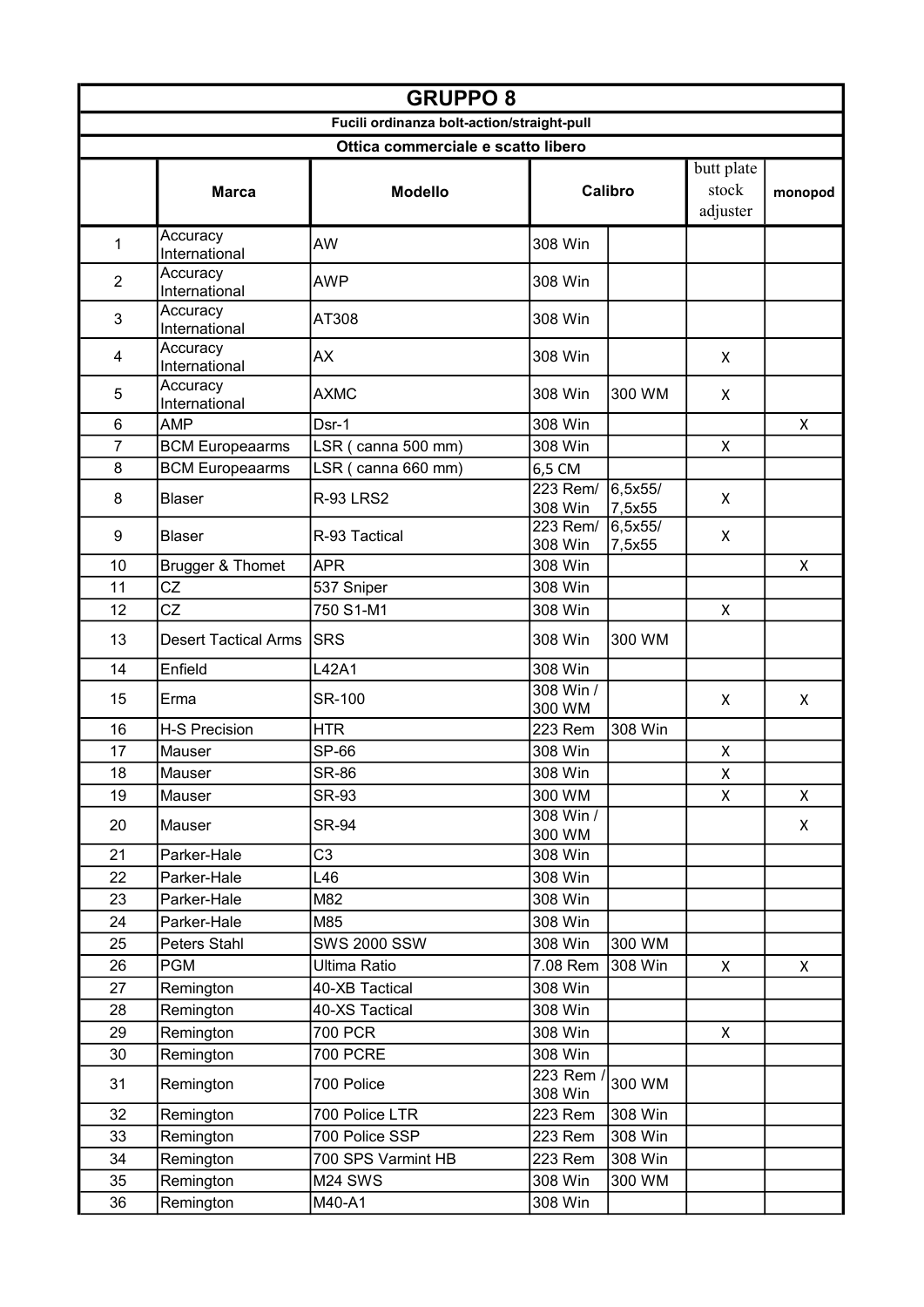| 37 | Remington                | M40-A3                    | 308 Win             |                   |                |   |
|----|--------------------------|---------------------------|---------------------|-------------------|----------------|---|
| 38 | Remington                | 700 XCR Tactical HB       | 308 Win             |                   |                |   |
| 39 | Remington                | MIL-SPEC                  | 308 W               |                   |                |   |
| 40 | Robar                    | <b>SR-60</b>              | 308 Win             |                   |                |   |
| 41 | Robar                    | <b>SR-90</b>              | 308 Win             |                   | X              |   |
| 42 | Ruger                    | M77                       | 308 Win             |                   |                |   |
| 43 | Sabatti                  | Tactical SYN - 66cm       | 308Win              |                   |                |   |
| 44 | <b>Saint Etienne</b>     | Mas FR1                   | 7,5x54              |                   |                |   |
| 45 | <b>Saint Etienne</b>     | Mas FR2                   | 308 Win             |                   |                |   |
| 46 | Sako                     | <b>TRG-21</b>             | 308 Win             |                   | X              |   |
| 47 | Sako                     | <b>TRG-22</b>             | 308 Win             |                   | X              |   |
| 48 | Sako                     | <b>TRG-22A1</b>           | 308 Win             |                   | X              |   |
| 49 | Sako                     | <b>TRG-41</b>             | 300 WM              |                   | $\mathsf{x}$   |   |
| 50 | Sako                     | <b>TRG-42</b>             | 300 WM              |                   | X              |   |
| 51 | Sako                     | M 10                      | 308 Win             |                   | X              |   |
| 52 | Sauer                    | S-205 Phantom             | 223 Rem/            | 6,5x55/           |                |   |
|    |                          |                           | 308 Win             | 7,5x55            |                |   |
| 53 | Savage                   | 10 H-S Precision          | 308 Win             |                   |                |   |
| 54 | Savage                   | 10-Predator               | 308 Win             |                   |                | X |
| 55 | Savage                   | 12-Tactical               | 308 Win             |                   |                | X |
| 56 | SIG-Sauer                | SSG 2000                  | 223 Rem/<br>308 Win | 6,5x55/<br>7,5x55 | X              |   |
| 57 | SIG-Sauer                | SSG 3000                  | 223 Rem/<br>308 Win | 6,5x55/<br>7,5x55 |                |   |
| 58 | Smith&Wesson             | 1500                      | 30.06               |                   |                |   |
| 59 | Steyr-Mannlicher         | SBS-CISM                  | 308 Win             | 7,5x55            |                |   |
| 60 | Steyr-Mannlicher         | <b>SBS-Tactical Elite</b> | 308 Win             | 223 Rem           | X              |   |
| 61 | Steyr-Mannlicher         | <b>SBS-Tactical HB</b>    | 308 Win /<br>300 WM |                   | X              |   |
| 62 | Steyr-Mannlicher         | <b>SSG-04</b>             | 308 Win             |                   | X              |   |
| 63 | Steyr-Mannlicher         | SSG-Police (PII)          | 308 Win             |                   |                |   |
| 64 | Steyr-Mannlicher         | <b>SSG-Police K</b>       | 308 Win             |                   |                |   |
| 65 | Steyr-Mannlicher         | <b>SSG-08</b>             | 308 Win             |                   | $\mathsf{X}^-$ |   |
| 66 | Steyr-Mannlicher         | <b>SSG-69</b>             | 308 Win             |                   |                |   |
| 67 | Surgeon Rifle            | Scalpel                   | 308 Win             |                   |                |   |
| 68 | <b>Tactical Rifle</b>    | M40 Tactical              | 308 Win             |                   |                |   |
| 69 | Tikka                    | M55                       | 223 Rem             |                   |                |   |
| 70 | Tikka                    | Master Sporter M595       | 308 Win             | 6,5x55            |                |   |
| 71 | Tikka                    | T3-Tactical               | 308 Win             | 6,5x55            |                |   |
| 72 | Tikka                    | T3x TACT A1               | 308 Win             |                   | X              |   |
| 73 | Unique Alpine            | TPG-1                     | 308 Win             |                   | X              | X |
| 74 | Valmet                   | M86                       | 308 Win             |                   |                |   |
| 75 | <b>Victrix Armaments</b> | Pugio                     | 308 Win             |                   | X              |   |
| 76 | <b>Victrix Armaments</b> | Gladius                   | 308 Win             |                   | X              |   |
| 77 | Winchester               | M70                       | 308 Win             |                   |                |   |
| 78 | Winchester               | M70 SPR                   | 308 Win             |                   |                |   |
| 79 | Winchester               | M70 SPR Tactical          | 308 Win             |                   |                |   |
| 80 | Winchester               | M70 Stealth               | 308 Win             |                   |                |   |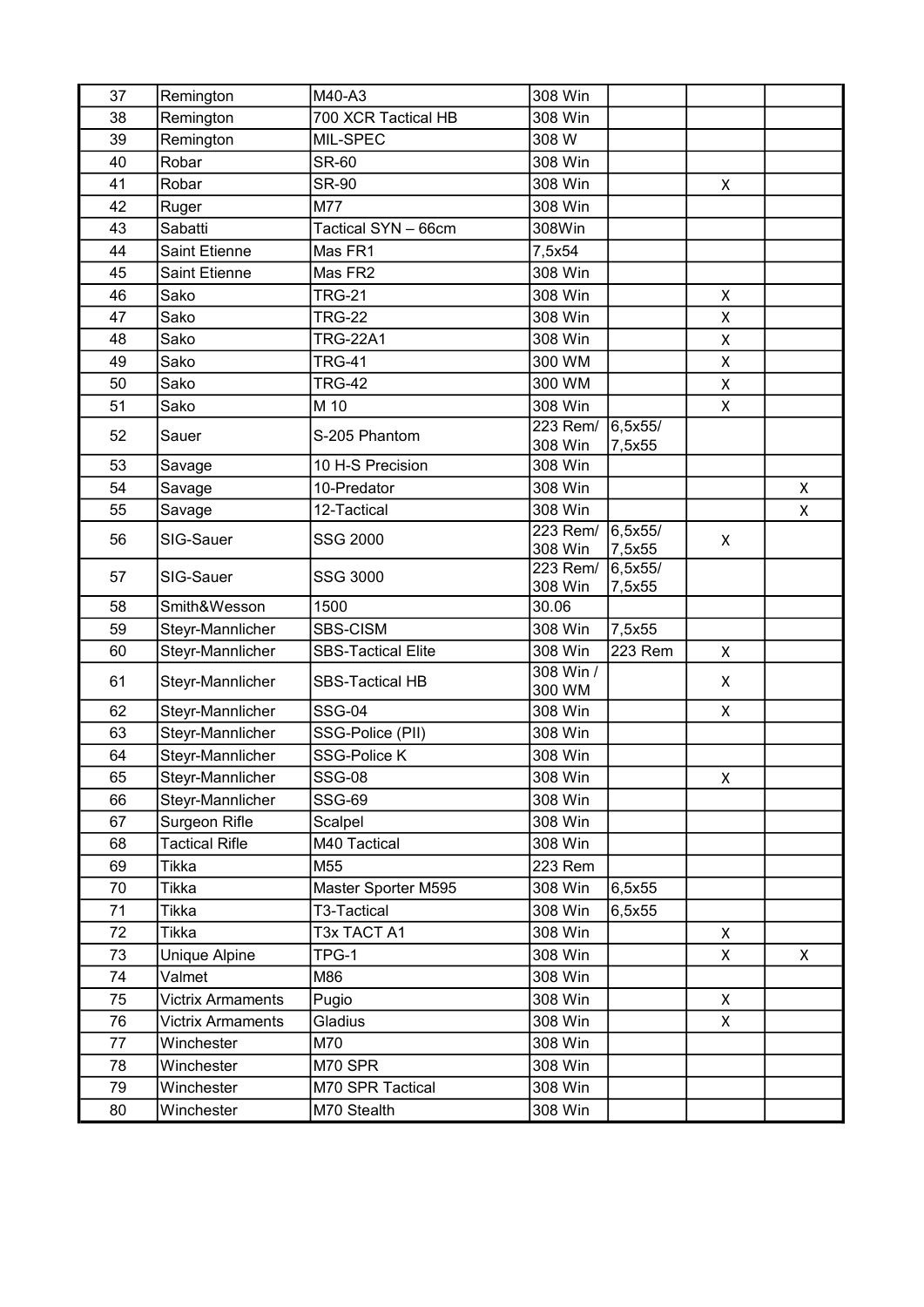|                | <b>GRUPPO 9</b>      |                                                              |                    |  |  |
|----------------|----------------------|--------------------------------------------------------------|--------------------|--|--|
|                |                      | Fucili semi-auto ordinanza e derivati dal 1971               |                    |  |  |
|                |                      | Ottica commerciale max 10 ingrandimenti - Scatto min 1,5 Kg. |                    |  |  |
|                | <b>Marca</b>         | <b>Modello</b>                                               | Calibro            |  |  |
| 1              | A.D.C.               | Marksman                                                     | <b>223 Rem</b>     |  |  |
| $\overline{c}$ | A.D.C.               | Target                                                       | <b>223 Rem</b>     |  |  |
| 3              | A.D.C.               | Varmint                                                      | 223 Rem            |  |  |
| 4              | Armalite             | AR10-04                                                      | 308 Win            |  |  |
| 5              | Armalite             | AR10-A4 GT/GT1                                               | 308 Win            |  |  |
| 6              | Armalite             | AR10-A4 Swat                                                 | 308 Win            |  |  |
| 7              | Armalite             | <b>AR10B-A2</b>                                              | 308 Win            |  |  |
| 8              | Armalite             | <b>AR-10T</b>                                                | 308 Win            |  |  |
| 9              | <b>Beretta</b>       | AR-70                                                        | <b>222 Rem</b>     |  |  |
| 10             | <b>Beretta</b>       | AR-70/90                                                     | <b>223 Rem</b>     |  |  |
| 11             | <b>Bushmaster</b>    | XM15 E2S V-Match                                             | 223 Rem            |  |  |
| 12             | Colt                 | AR15-A2 Sporter                                              | 223 Rem            |  |  |
| 13             | Colt                 | AR15-A3 Accurized Rifle                                      | <b>223 Rem</b>     |  |  |
| 14             | Colt                 | AR15-A3 Elite                                                | <b>223 Rem</b>     |  |  |
| 15             | Colt                 | AR15-A3 H-Bar                                                | <b>223 Rem</b>     |  |  |
| 16             | Colt                 | AR15-A3 Match Target                                         | 223 Rem            |  |  |
| 17             | Colt                 | AR15-A3 Match Target<br><b>Competition H-BAR</b>             | 223 Rem            |  |  |
| 18             | <b>DPMS</b>          | <b>Panther LRR</b>                                           | 308 Win            |  |  |
| 19             | <b>DPMS</b>          | <b>Panther Super Tactical LRR</b>                            | 308 Win            |  |  |
| 20             | <b>DPMS</b>          | Panther Bull Twenty                                          | 223 Rem            |  |  |
| 21             | <b>DPMS</b>          | <b>Panther Bull Sweet Sixteen</b>                            | 223 Rem            |  |  |
| 22             | <b>DPMS</b>          | <b>Panther Classic</b>                                       | <b>223 Rem</b>     |  |  |
| 23             | <b>DPMS</b>          | <b>Panther Classic Sixteen</b>                               | 223 Rem            |  |  |
| 24             | DR 15 CUSTOM         | MK 210                                                       | 308 Win            |  |  |
| 25             | GAC                  | <b>GAC 15 TARGET</b>                                         | 223 Rem            |  |  |
| 26             | Heckler & Koch       | <b>HK 243</b>                                                | 223 Rem            |  |  |
| 27             | Heckler & Koch       | G 28                                                         | 308 Win            |  |  |
| 28             | Heckler & Koch       | MR 223                                                       | 223 Rem            |  |  |
| 29             | Heckler & Koch       | MR 308                                                       | 308 Win            |  |  |
| 30             | Heckler & Koch       | PSG1                                                         | 308 Win            |  |  |
| 31             | Heckler & Koch       | SL-6                                                         | 223 Rem            |  |  |
| 32             | Heckler & Koch       | SL-7                                                         | 308 Win            |  |  |
| 33             | Heckler & Koch       | SL-8                                                         | 223 Rem            |  |  |
| 34             | Hera Arms            | 15th Accurate                                                | 223 Rem            |  |  |
| 35             | IMI                  | Galil SR                                                     | 308 Win<br>223 Rem |  |  |
| 36             | <b>KMC</b>           | Stoner SR-25 Match                                           | 308 Win            |  |  |
| 37             | <b>KMC</b>           | Stoner SR-25 Sporter                                         | 223 Rem            |  |  |
| 38             | Norinco              | CQA                                                          | 223 Rem            |  |  |
| 39             | <b>Oberland Arms</b> | OA10 Bignami Sporter                                         | 308 Win            |  |  |
| 40             | <b>Oberland Arms</b> | OA15 Bignami Sporter                                         | 223 Rem            |  |  |
| 41             | <b>Oberland Arms</b> | OA10 Bignami Target                                          | 308 Win            |  |  |
| 42             | <b>Oberland Arms</b> | OA15 Bignami Target                                          | 223 Rem            |  |  |
| 43             | Olympic Arms         | K4B                                                          | 223 Rem            |  |  |
| 44             | Olympic Arms         | OM1                                                          | 223 Rem            |  |  |
| 45             | <b>Olympic Arms</b>  | OM15                                                         | 223 Rem            |  |  |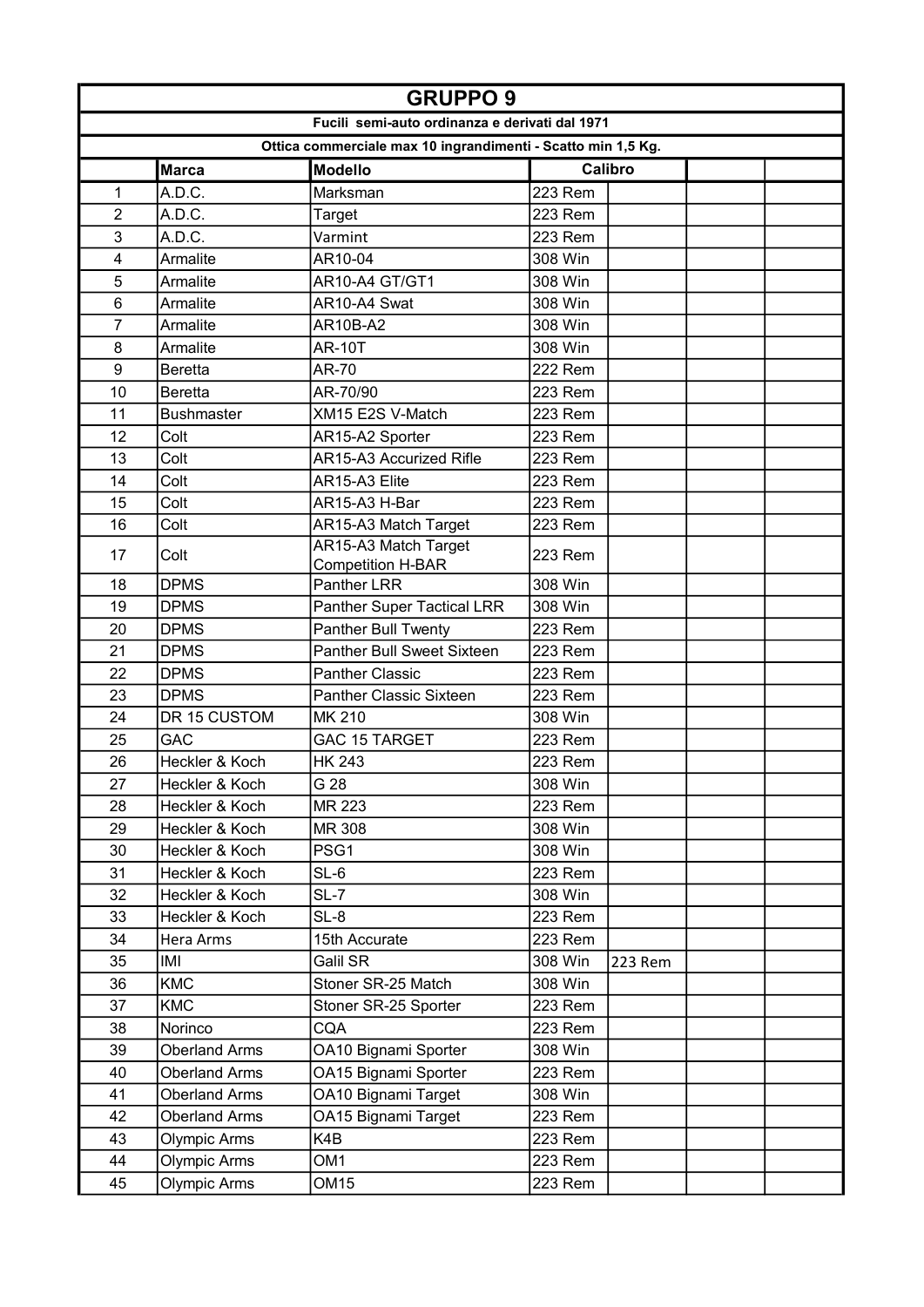| 46 | <b>PWS Primary</b><br><b>Weapons System</b> | AR15 Tactical 73 Match     | 223 Rem |  |
|----|---------------------------------------------|----------------------------|---------|--|
| 47 | Ruger                                       | Mini 14                    | 223 Rem |  |
| 48 | Sabatti                                     | S.A.R.                     | 223 Rem |  |
| 49 | Sabre-Defence                               | XR - 15                    | 223Rem  |  |
| 50 | San Swiss Arms                              | Sport Europe               | 223 Rem |  |
| 51 | Schmeisser                                  | <b>SR15 Ultramatch</b>     | 223Rem  |  |
| 52 | Schmeisser                                  | <b>AR15 Ultramatch STS</b> | 223 Rem |  |
| 53 | <b>SIG</b>                                  | SG-550 Sniper              | 223 Rem |  |
| 54 | SIG-Manurhin                                | <b>FSA</b>                 | 223 Rem |  |
| 55 | Springfield                                 | M25 (XM25)                 | 308 Win |  |
| 56 | Springfield Armory                          | M <sub>1</sub> A           | 308 Win |  |
| 57 | Springfield Armory                          | M1A1 National Match        | 308 Win |  |
| 58 | Springfield Armory                          | M1A1 Super Match           | 308 Win |  |
| 59 | Steyr                                       | AUG                        | 223 Rem |  |
| 60 | Valmet                                      | Petra M88                  | 308 Win |  |
| 61 | Walther                                     | WA2000                     | 300 WM  |  |